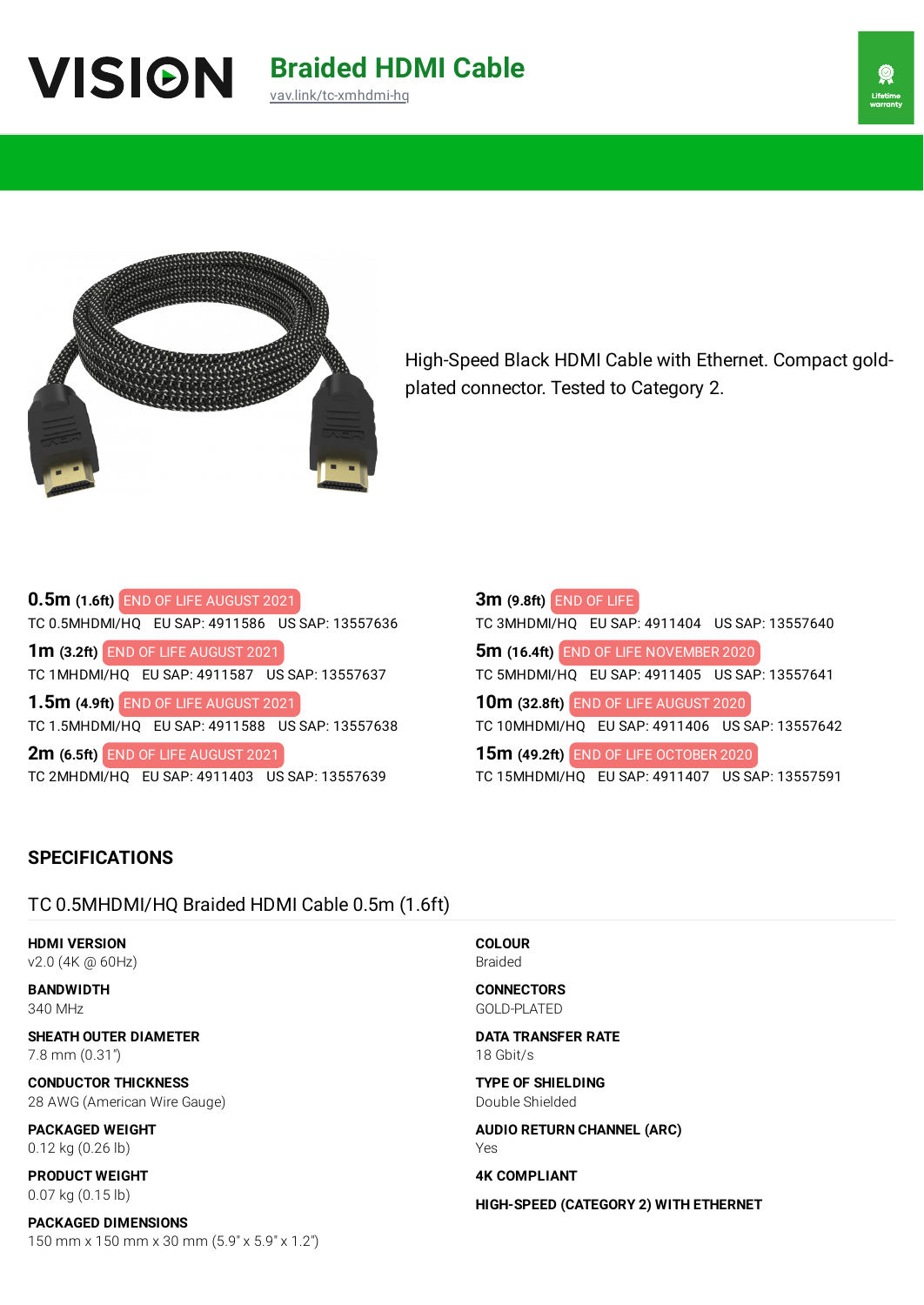### TC 1MHDMI/HQ Braided HDMI Cable 1m (3.2ft)

**HDMI VERSION** v2.0 (4K @ 60Hz)

**BANDWIDTH** 340 MHz

**SHEATH OUTER DIAMETER** 7.8 mm (0.31")

**CONDUCTOR THICKNESS** 28 AWG (American Wire Gauge)

**PACKAGED WEIGHT** 0.16 kg (0.35 lb)

**PRODUCT WEIGHT** 0.11 kg (0.24 lb)

**PACKAGED DIMENSIONS** 150 mm x 150 mm x 30 mm (5.9" x 5.9" x 1.2")

#### TC 1.5MHDMI/HQ Braided HDMI Cable 1.5m (4.9ft)

**HDMI VERSION** v2.0 (4K @ 60Hz)

**SHEATH OUTER DIAMETER** 7.8 mm (0.31")

**CONDUCTOR THICKNESS** 28 AWG (American Wire Gauge)

**PACKAGED WEIGHT** 0.21 kg (0.46 lb)

**PRODUCT WEIGHT** 0.14 kg (0.31 lb)

#### TC 2MHDMI/HQ Braided HDMI Cable 2m (6.5ft)

**HDMI VERSION** v2.0 (4K @ 60Hz)

**BANDWIDTH** 340 MHz

**SHEATH OUTER DIAMETER** 7.8 mm (0.31")

**CONDUCTOR THICKNESS** 28 AWG (American Wire Gauge)

**PACKAGED WEIGHT** 0.25 kg (0.55 lb)

**PRODUCT WEIGHT** 0.18 kg (0.4 lb)

**PACKAGED DIMENSIONS** 160 mm x 160 mm x 45 mm (6.3" x 6.3" x 1.8") **COLOUR** Braided

**CONNECTORS** GOLD-PLATED

**DATA TRANSFER RATE** 18 Gbit/s

**TYPE OF SHIELDING** Double Shielded

**AUDIO RETURN CHANNEL (ARC)** Yes

**4K COMPLIANT**

**HIGH-SPEED (CATEGORY 2) WITH ETHERNET**

**PACKAGED DIMENSIONS**

160 mm x 160 mm x 45 mm (6.3" x 6.3" x 1.8")

**COLOUR** Braided

**4K COMPLIANT**

**HIGH-SPEED (CATEGORY 2) WITH ETHERNET**

**GOLD-PLATED CONNECTORS**

**COLOUR** Braided

**GOLD-PLATED CONNECTORS**

**DATA TRANSFER RATE** 18 Gbit/s

**TYPE OF SHIELDING** Double Shielded

**AUDIO RETURN CHANNEL (ARC)** Yes

**4K COMPLIANT**

**HIGH-SPEED (CATEGORY 2) WITH ETHERNET**